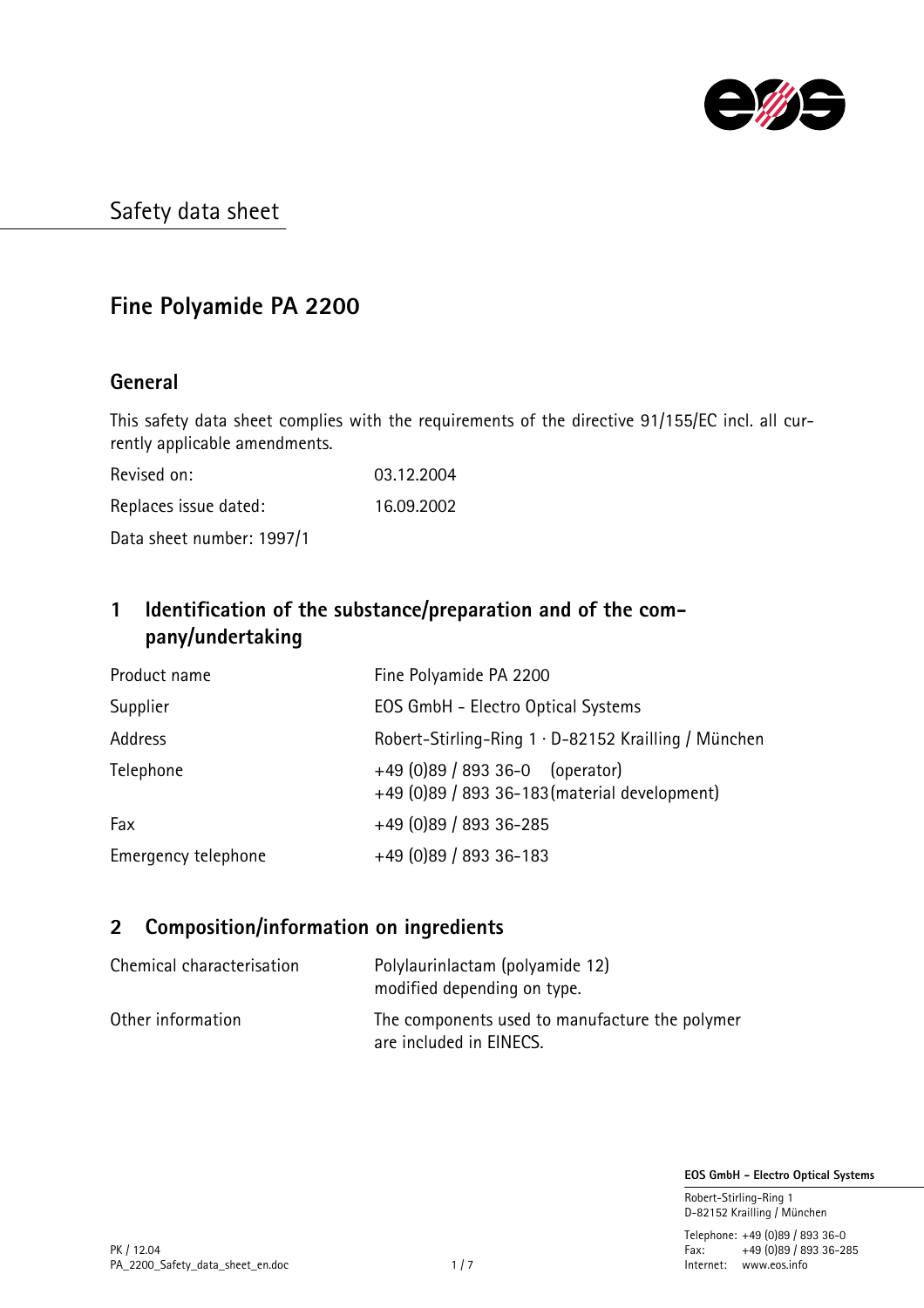

### 3 Hazards identification

| Dusts | Can form potentially explosive mixtures with air. |
|-------|---------------------------------------------------|
| Melt  | Hot melt can cause skin burns.                    |

### 4 First aid measures

| Inhalation   | On occurrence of irritation by vapours during thermal proc-<br>essing: ensure supply of fresh air, if necessary seek medical<br>attention.<br>After inhaling product dust: ensure supply of fresh air. |
|--------------|--------------------------------------------------------------------------------------------------------------------------------------------------------------------------------------------------------|
| Eye contact  | Wash with copious water.                                                                                                                                                                               |
| Skin contact | Cool molten polyamide on the skin with copious cold water.<br>Do not pull solidified polyamide from the skin.<br>Medical attention is required for skin burns caused by mol-<br>ten material.          |

### 5 Fire-fighting measures

| Suitable extinguishing media                         | Water spray, foam, CO2, dry powder.                                                  |
|------------------------------------------------------|--------------------------------------------------------------------------------------|
| Special hazards during<br>fire-fighting              | In case of fire, the following can be released: carbon mon-                          |
|                                                      | oxide, carbon dioxide, nitrogen oxide, organic<br>decomposition products.            |
|                                                      | Under certain fire conditions, traces of other toxic products<br>cannot be excluded. |
| Special protective equipment<br>during fire-fighting | Wear suitable protective clothing                                                    |

# 6 Accidental release measures

| Personal precautions      | On release of product dust use dust mask. |
|---------------------------|-------------------------------------------|
| Environmental precautions | Do not allow to enter the environment.    |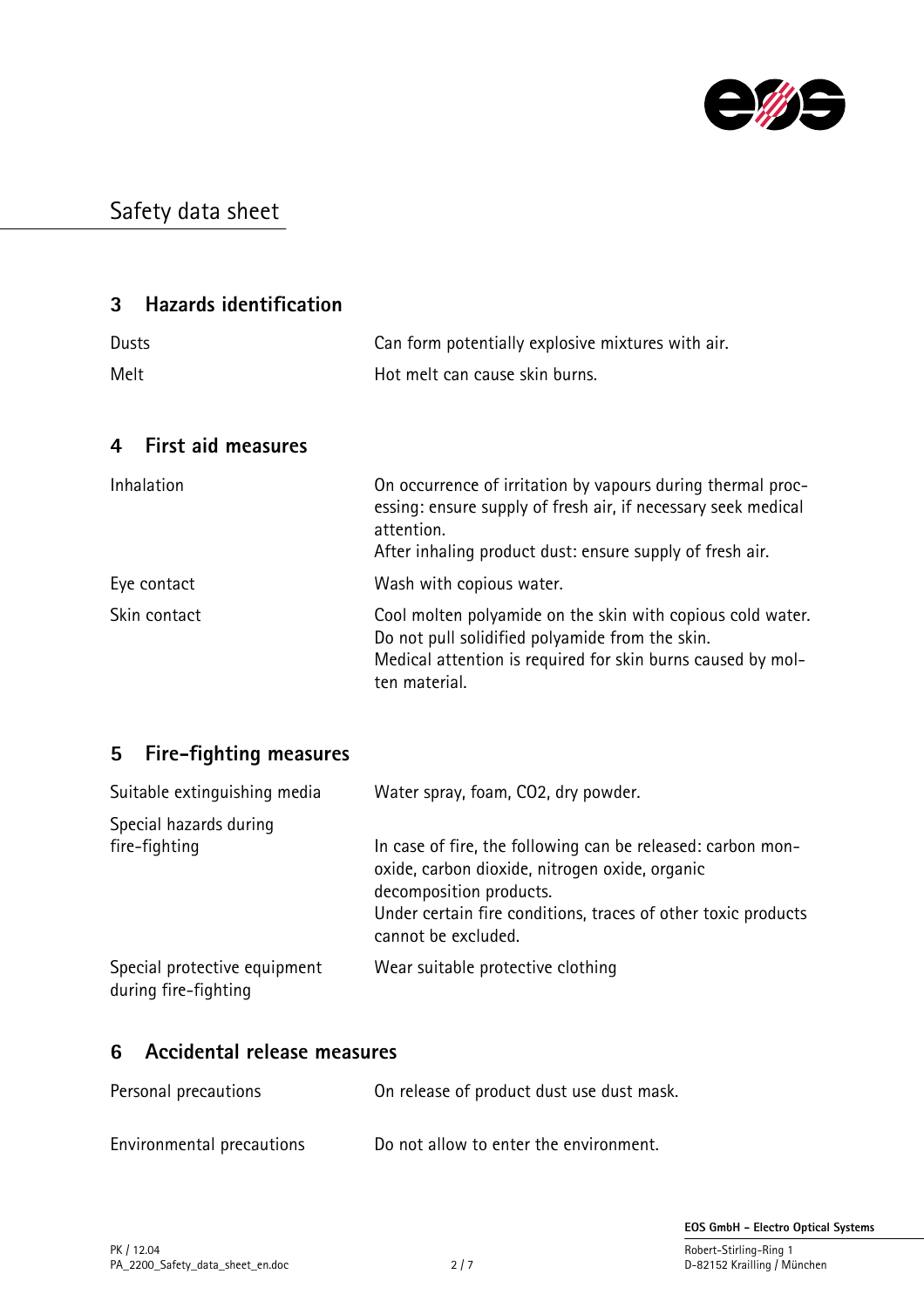

| Methods for cleaning up           | Sweep up spilt material or vacuum clean and place in a<br>suitable container for disposal.<br>Avoid the formation of dust.                                                                         |
|-----------------------------------|----------------------------------------------------------------------------------------------------------------------------------------------------------------------------------------------------|
| Handling and storage<br>7         |                                                                                                                                                                                                    |
| Handling                          | Avoid formation of dust. Provide adequate ventilation and<br>dust extraction at the machine. In case of thermal proc-<br>essing, provide for extraction of the vapours or<br>adequate ventilation. |
| Protection against fire/explosion | Observe usual fire prevention measures. If dust is produced:<br>take measures against electrostatic charge, keep away<br>sources of ignition.                                                      |
| Storage                           | No special measures required.                                                                                                                                                                      |

### 8 Exposure controls/personal protection

#### Ingredients with occupational limits to be monitored

| 6 mg/m <sup>3</sup> MAC (Minimum Alveolar Concentration)<br>(TRGS 900): alveolar fraction<br>for activities/working areas as per No. 2.4 para. 8 and 9 in<br>conjunction with paragraph 10 of TRGS 900. |
|---------------------------------------------------------------------------------------------------------------------------------------------------------------------------------------------------------|
| 3 mg/m3 MAC (TRGS 900)<br>alveolar fraction otherwise                                                                                                                                                   |
| 10 mg/m3 MAC (TRGS 900)<br>inhalable fraction<br>otherwise, from 1.4.2004 (in conjunction with number 2.4<br>para. 11 of TRGS 900)                                                                      |
|                                                                                                                                                                                                         |

#### Technical protective measures

Provide extraction of vapours or adequate ventilation during thermal processing, on production of dust provide adequate extraction.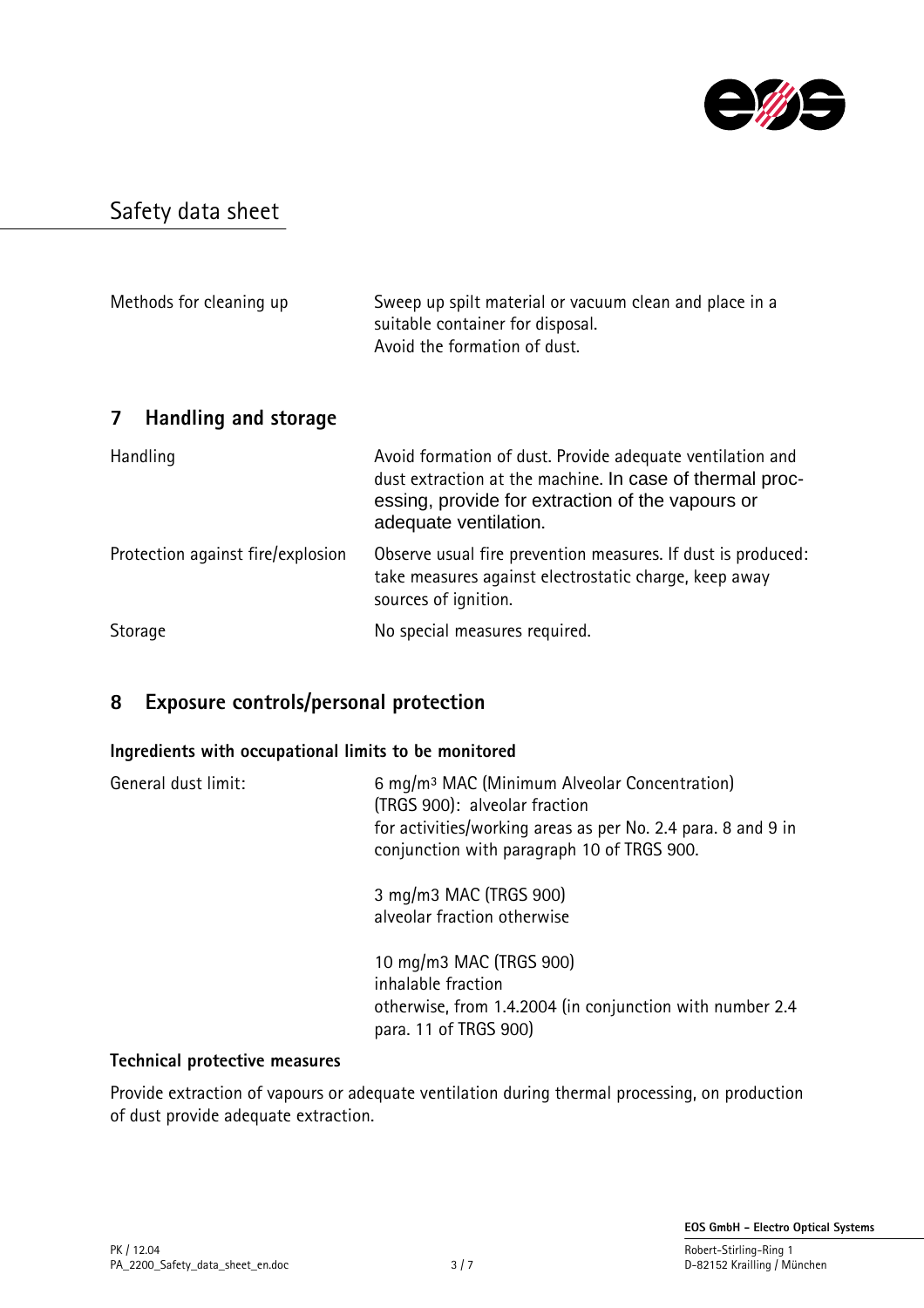

### Personal protection equipment

| Industrial hygiene     | Do not inhale dusts,<br>do not eat, drink, smoke when working.                                                                                                                            |
|------------------------|-------------------------------------------------------------------------------------------------------------------------------------------------------------------------------------------|
| Respiratory protection | Required, on production of dusts                                                                                                                                                          |
| Hand protection        | If this powder is handled at room temperature, it is not nec-<br>essary to wear protective gloves.<br>During thermal processing, thermally insulated protective<br>gloves are to be used. |
|                        | Areas of the skin soiled with dust are to be cleaned with<br>water and soap without delay, as the powder draws the<br>natural moisture from the skin.                                     |
|                        | Use barrier cream regularly.                                                                                                                                                              |
| Eye protection         | Safety glasses recommended.                                                                                                                                                               |

# 9 Physical and chemical properties

| Form                       | Powder                                                  |
|----------------------------|---------------------------------------------------------|
| Colour                     | White                                                   |
| Odour                      | <b>Odourless</b>                                        |
| Melting temperature        | > 80 °C                                                 |
| Boiling temperature        | Not applicable                                          |
| Flash point                | Not applicable                                          |
| Ignition temperature       | > 350 °C, method: DIN 51794                             |
| <b>Explosion limits</b>    | Dusts can form potentially explosive mixtures with air. |
| Vapour pressure (20°C)     | Not applicable                                          |
| Density (20°C)             | 1.01-1.02 $q/cm^3$ (20 °C)                              |
| Solubility in water (20°C) | Insoluble                                               |
| pH value                   | Not applicable                                          |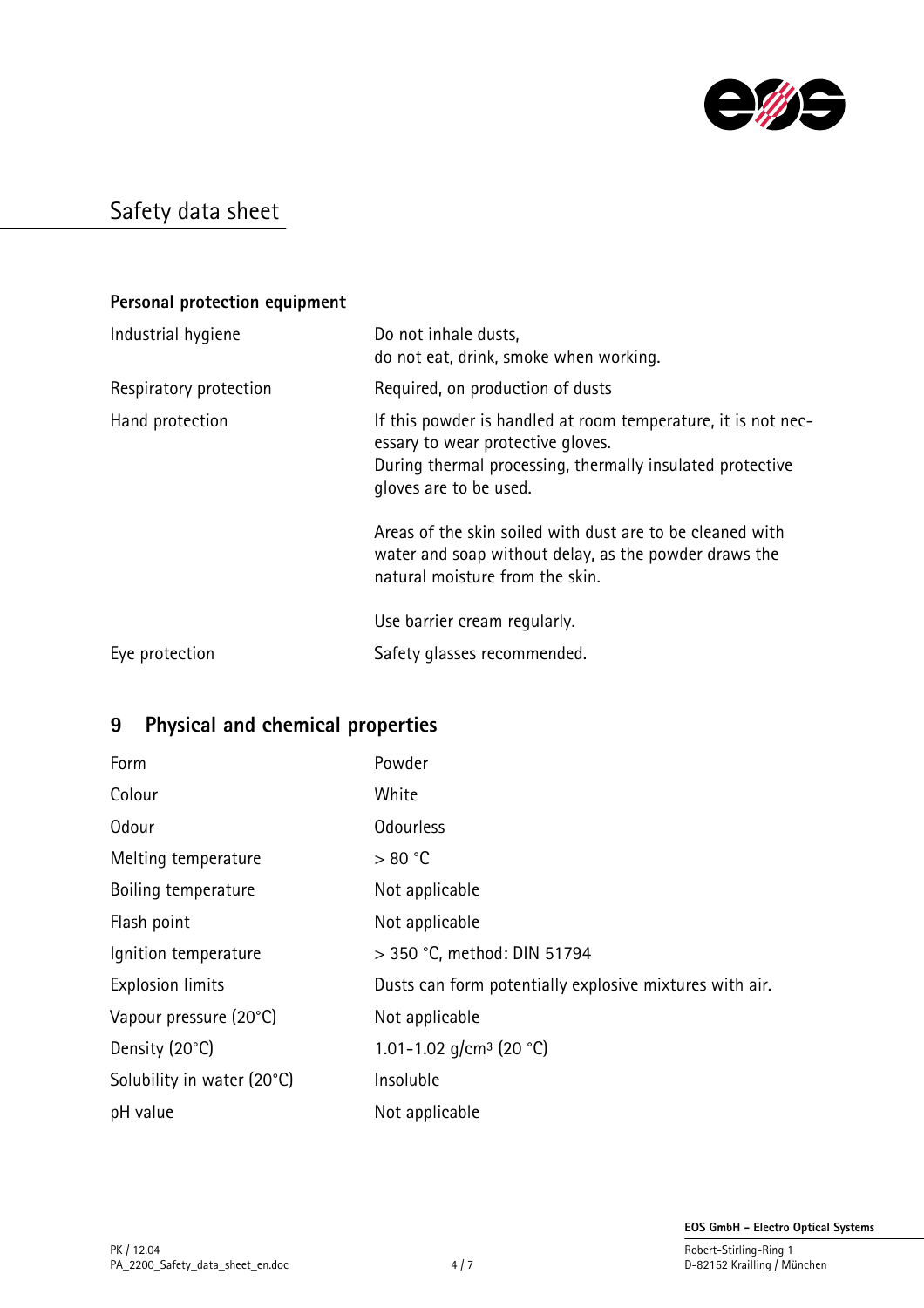

### 10 Stability and reactivity

Hazardous decomposition No hazardous decomposition products known. products Thermal decomposition  $>$  300 °C Hazardous reactions No hazardous reactions known.

### 11 Toxicological information

No harmful effects have become known as yet.

### 12 Ecological information

#### Information on elimination (persistence and degradability)

#### Behaviour in the environment

**Ecotoxicity** 

#### Other ecological information

The product is a water-insoluble, solid polymer which, under environmental conditions, is not expected to have a detrimental effect on plants, animals or microorganisms.

### 13 Disposal considerations

#### Product

Observe local regulations, e.g. dispose of in a waste incineration plant.

It is not possible to define a waste code number as per the European list of wastes, as allocation is only possible on definition of the purpose by the user. The waste code number is to be defined as per the European list of wastes (EU decision as regards the list of wastes 2000/532/EC) in consultation with the disposer / manufacturer / the authorities.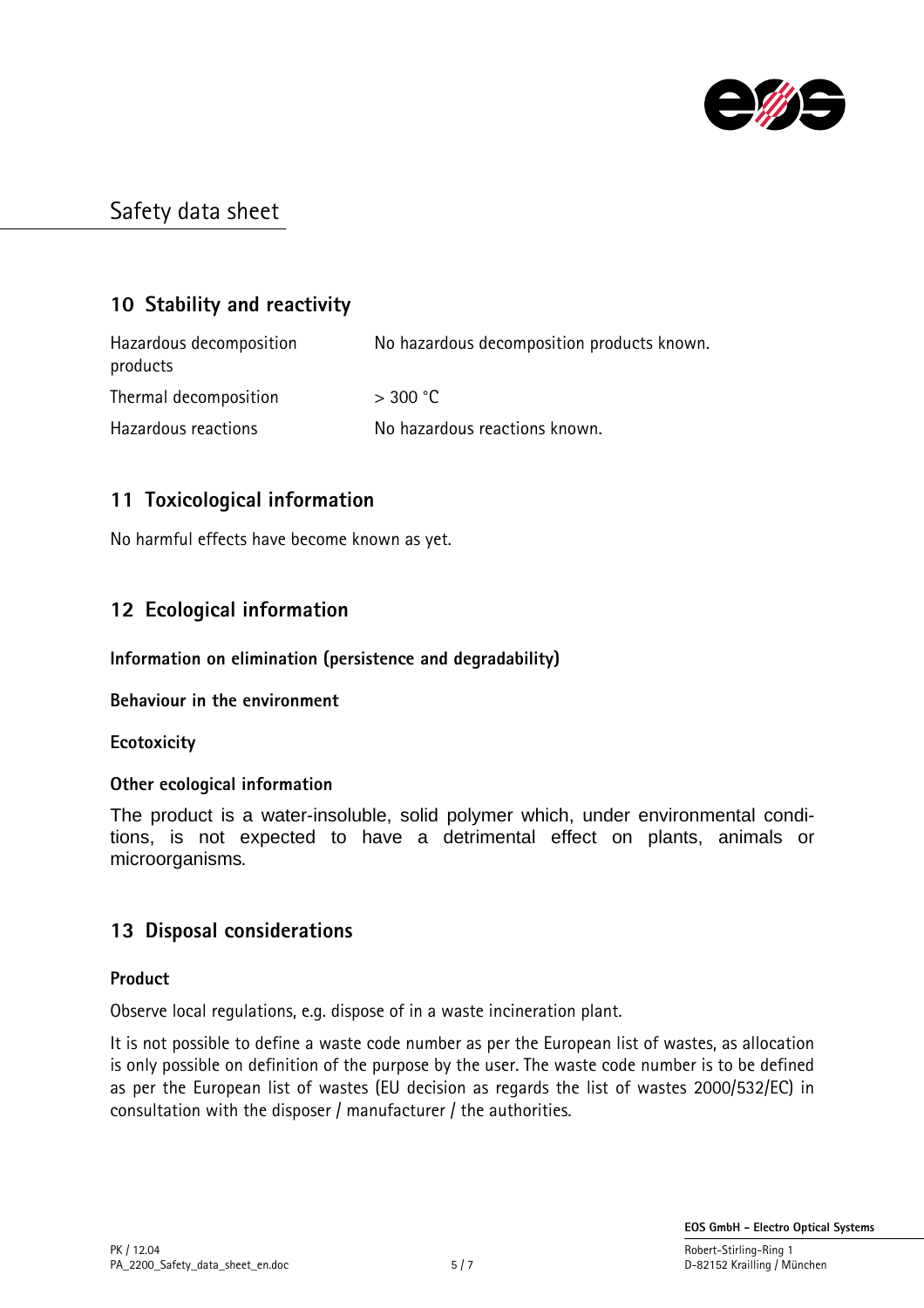

### 14 Transport information

Not a hazardous good in the context of the transport regulations.

### 15 Regulatory information

| Labelling (EU)         | Not subject to labelling provisions as per GefStoffV (German<br>law on hazardous materials and directive 67/548/EEC                                               |
|------------------------|-------------------------------------------------------------------------------------------------------------------------------------------------------------------|
| National regulations D | Störfallverordnung (German regulations on incidents):<br>Not listed in Annex I (StörfallV 2000)<br>Water pollution class:<br>not water-polluting, code number 766 |

### 16 Other information

Recommended usage **Laser sintering** 

This data sheet applies only for the product as supplied, in accordance with the EOS GmbH specification.

Make sure that no new hazards emerge if the product is combined or mixed with other materials.

All information in this data sheet are given in good faith and are based on the latest product knowledge at the issue date of the data sheet, however individual information is subject to alteration.

With the information given above, which represents the current state of our knowledge and experience, it is our intention to describe our product in relation to any safety requirements, however no warranty or assurance of properties is intended.

The user's attention is especially drawn to possible risks if the product is used differently than originally expected.

This data sheet may only be used for safety and prevention purposes. The lists of laws and regulations must not be considered complete and/or exhaustive.

The recipient of the product is referred to all official documents in respect of the usage, storage and handling of the product and is solely responsible for these actions.